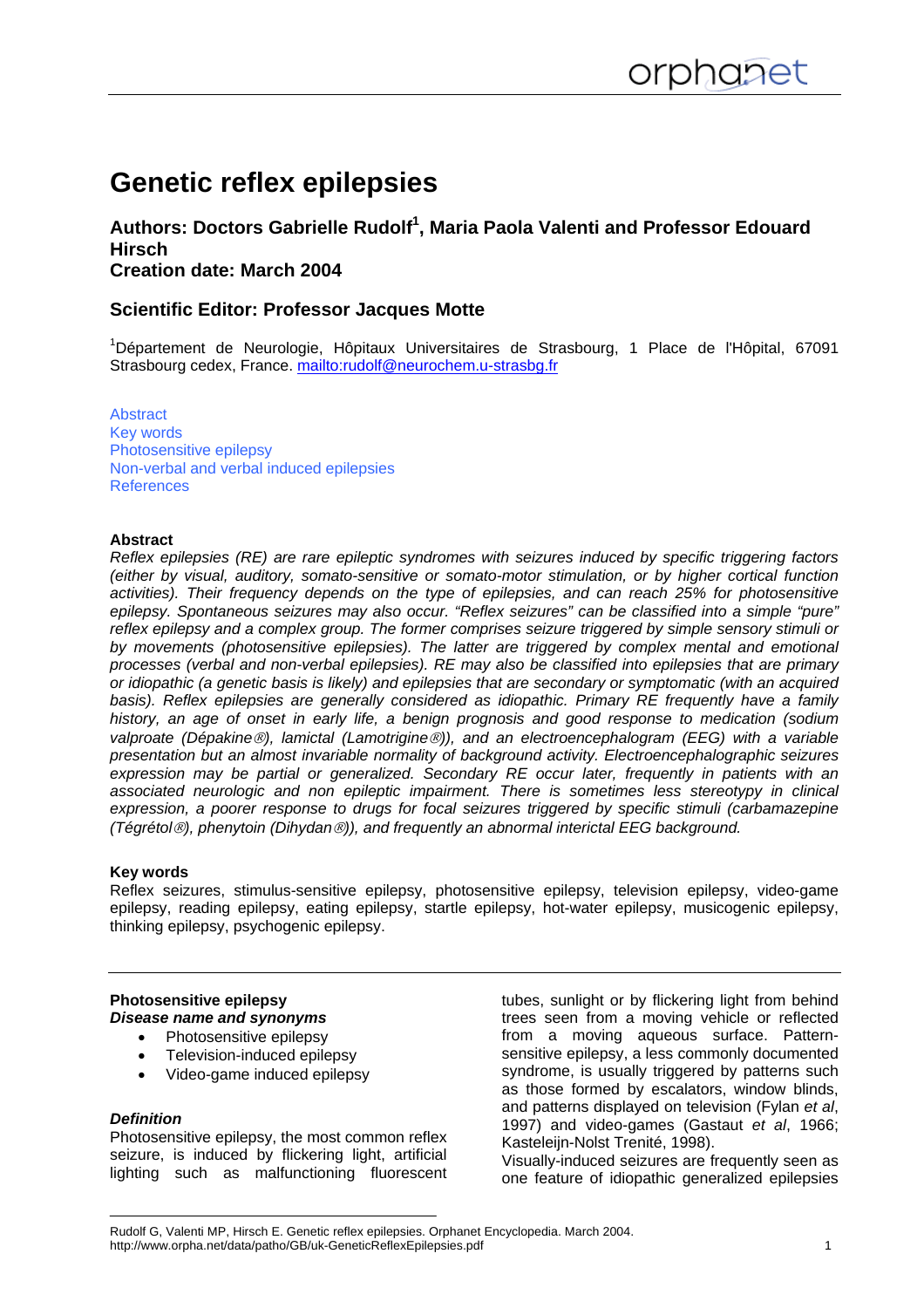or as the only type of seizures in "pure" photosensitive epilepsy. With findings similar to those of other types of reflex epilepsies (*i.e.* primary reading epilepsy), photosensitive epilepsy can be defined as an idiopathic epilepsy with age-related onset and a specific mode of precipitation (Commission on Classification and Terminology of the International League Against Epilepsy, 1989).

## *Differential diagnosis*

The electroencephalogram (EEG), usually in the context of intensive video-EEG monitoring, remains fundamental in the investigation of reflex epilepsy. Intermittent photic stimulation (IPS) is standard in the performance of EEG recordings. Diagnosis confusion may arise due to the difficulty in evaluating epilespies, in general, on the basis of the significance of the epileptiform reaction to IPS and, in particular, visually-induced seizures in daily life (Kasteleijn-Nolst Trenité *et al*, 1987). Another important consideration is the overlap in phenotype between the common juvenile myoclonic epilepsy and photosensitivity. About 30% patients with juvenile myoclonic epilepsy have a photoparoxysmal response (PPR) (see diagnostic methods) to IPS. Some progressive myoclonus epilepsies such as [Unverricht-](http://www.orpha.net/consor/cgi-bin/OC_Exp.php?Lng=GB&Expert=308)[Lundborg](http://www.orpha.net/consor/cgi-bin/OC_Exp.php?Lng=GB&Expert=308) or Baltic myoclonus and [ceroid](http://www.orpha.net/consor/cgi-bin/OC_Exp.php?Lng=GB&Expert=216) [lipofuscinosis](http://www.orpha.net/consor/cgi-bin/OC_Exp.php?Lng=GB&Expert=216) are also characterized by epileptiform reaction to IPS. These syndromes have been localized to different chromosomes (Berkovic *et al*, 1993).

# *Etiology*

The etiology of photosensitive epilepsy is unknown. A family history of epilepsy is reported in a great majority of patients. This is in accordance with the common genetic background observed in idiopathic photosensitivity.

# *Clinical description*

In visually sensitive patients, myoclonic or tonicclonic seizures manifest typically at the age of 8- 10 years; the risk of having visually-induced seizures then increases until after puberty, with a decline after the age of 25 years. Most patients (75%) have tonic-clonic, myoclonic, and absence seizures, whereas a minority (25%) have a history of partial seizures. Photosensitive patients typically have subtle eyelid myoclonic movements, jerks of the arms (mostly, symmetric), and massive jerks of the whole body. These signs occur with or without loss of consciousness and subjective symptoms.

## *Diagnostic methods*

Photosensitive epilepsy diagnosis is based on subjective symptoms and clinical signs, EEG recordings in response to intermittent photic stimulation (IPS) or a combination of these. Photoparoxysmal responses (PPR), which are elicited by IPS, are classified into four different types according to the degree of generalization: type 1 - spikes within the occipital background activity; type 2 - parieto-occipital spikes with a biphasic slow wave; type 3 - parieto-occipital spikes with a biphasic slow wave and spread to the frontal region and type 4 - generalized spikes and wave or polyspikes and waves. Type 4 discharges are the most frequent finding sometimes associated with myoclonic jerks. In some patients, the epileptiform discharges can be accompanied by slight twitches of the upper extremities, the face or the eyes. Consciousness is rarely affected. Almost, all patients with PPR report sensations, usually for an unpleasant feeling ranging from horror to embarrassed laughter at being unable to control the jerking movement. Standard IPS procedure reported that photosensitive patients are most sensitive when photic stimulation is performed during eye closure (93%), they are less sensitive with their eye closed (81%), and they are least sensitive with their eye open (66%) (Kasteleijn-Nolst Trenité *et al*, 1999). Difference in prevalence rates can be explained by the different equipment used (difference in flash intensity, delivery of flashes, flash duration, or a combination of these), different stimulation conditions such as distance to the photic stimulator, continuous stimulation with increasing frequencies or separate trains of stimulation, one or more eye conditions (eye closure, eyes closed, or eye open), and ambient light levels. All these influence the outcome of IPS.

# *Epidemiology*

In 1980, a prospective prevalence study was performed on 2 342 patients (Kasteleijn-Nolst *et al*, 1989). In an initial screening 5,6% appeared to be photosensitive, whereas 1,8% showed a reaction to IPS that did not meet criteria of a classic photoparoxysmal response. Two-thirds of the patients were girls and women between 10 and 25 years old. More than 90% of the patients with a PPR outlasting the stimulus train had a history of epilepsy, whereas a history of epilepsy was found in 84% of control subjects from the same EEG population matched for age, sex, and outpatient referral, without a PPR to IPS. In a German epileptic patient population of 1 000 subjects, about 4 000 EEGs were screened for spontaneous and IPS-induced discharges (Wolf, 1986). Ten percent appeared to be photosensitive.

Rudolf G, Valenti MP, Hirsch E. Genetic reflex epilepsies. Orphanet Encyclopedia. March 2004. http://www.orpha.net/data/patho/GB/uk-GeneticReflexEpilepsies.pdf 2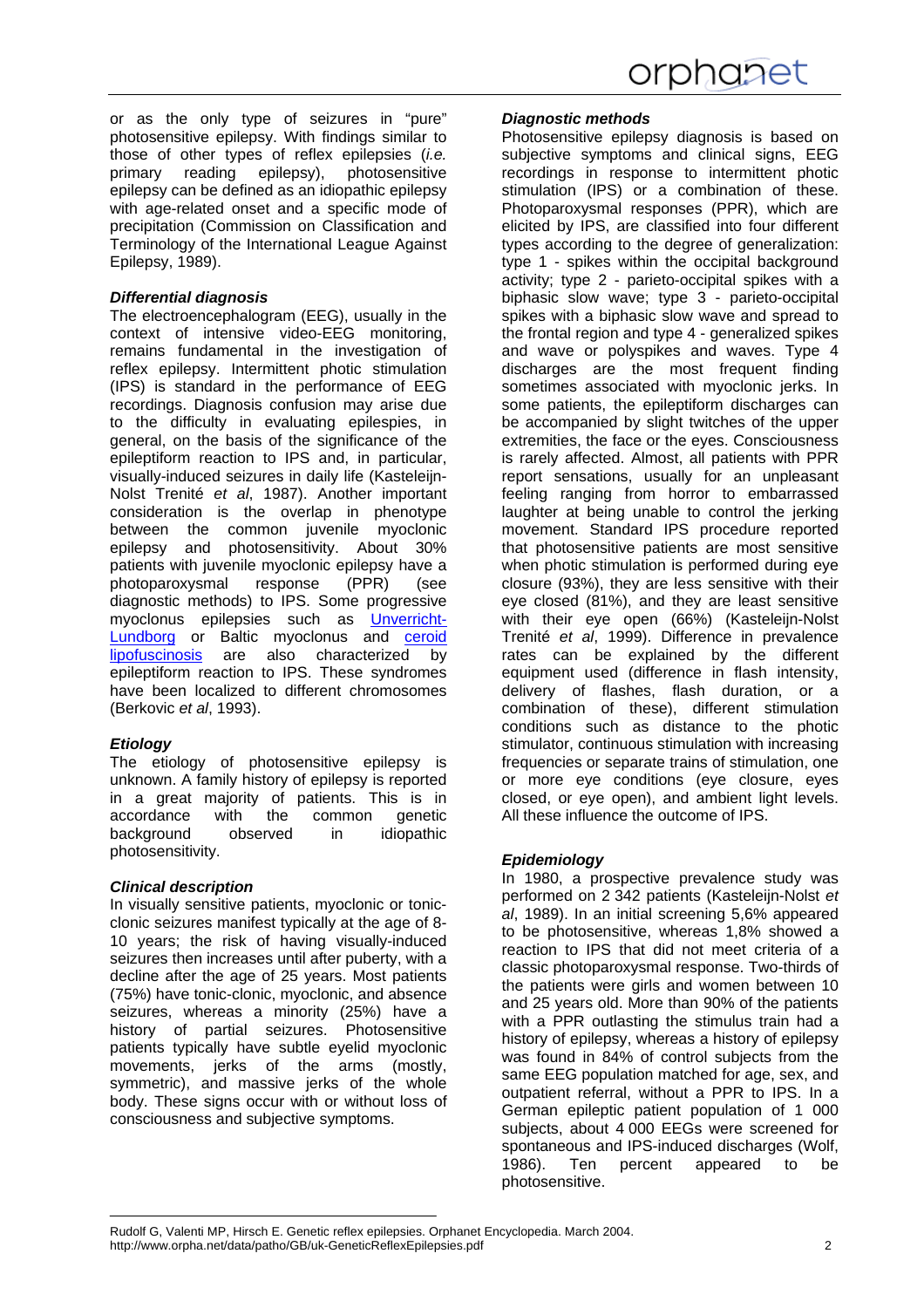In summary, an epileptiform reaction to IPS can be found in about 4% of normal children 6 years of age and older and in 0,5% to 5% of normal adults. The prevalence in epileptic patients is about 10% to 20% in children, and 5% to 10% in adults. Often, epileptic seizures are elicited by IPS. Females are more susceptible to IPS than males, with a peak age range of 12 to 18 years.

#### *Genetics*

<span id="page-2-0"></span>

Photosensitivity has been used as a genetic marker for epilepsy. Results of many genetic studies of photosensitivity suggest that the EEG response to IPS can be considered as a phenotypic expression of a genetically determined trait (Andermann *et al*, 1982). One problem in the investigation of genetic factors in photosensitive epilepsy is the attenuation or even the loss of the reaction to IPS with increasing age. In follow-up studies, the reaction to IPS in the laboratory is much diminished or abolished after the age of 25 years. Photosensitivity is a frequent EEG finding in idiopathic generalized epilepsy (IGE), thus genetic analysis of photosensitivity appear to be an important contribution to the genetics of IGE. Genetic studies of photosensitive epilepsies give support for an autosomal dominant mode of inheritance with age-dependent penetrance (Waltz *et al*, 2000).

#### *Management and treatment*

The presence of a clear triggering factor should lead to restrictions concerning exposure to the trigger. The indication of medical treatment with anti-epileptic drugs (AED) should be assessed on an individual basis according to the photosensitivity range of each patient. The prognosis in most patients ranges from good to excellent (Jeavons *et al*, 1986). Valproic acid (Depakine®) and a more recently marketed AED such as levetiracetam (Keppra®) suppresses the photosensitivity in the majority of patients, and after age 25, withdrawal of the medication is often possible. Lamotrigine (Lamictal®) and the benzodiazepines (Urbanyl®) are AEDs of second choice (Jeavons *et al*, 1975). The effect of topiramate (Epitomax®) is not already established.

#### *Unresolved questions*

Whether the seizures in daily life are related to visual stimuli such as intermittent light stimulation (ILS) or pattern is difficult to establish. Sometimes one cannot determine whether a seizure was visually induced or whether it was spontaneous. The distinction between patient with pure photosensitive epilepsy and those with a combination of spontaneous and visually-induced seizures is therefore artificial. Partial seizures can be triggered by simple or complex photic stimuli with no detectable cerebral lesion (Guerrini *et al*, 1995; 1998). This is another unrecognised phenomenon accounting for 2.5% of all photicinduced seizures (Jeavons *et al*, 1975). The focus here is in the occipital lobe and the presentation can mimic migraine.

#### **Non-verbal and verbal induced epilepsies**

#### *Disease name and synonyms*

- *Non-verbal induced epilepsy: praxisinduced seizures*
- Thinking epilepsy
- Emotional epilepsy
- Reflex decision-making epilepsy
- Epilepsy arithmetica (mathematica)
- Writing or graphogenic epilepsy
- Chess or card epilepsy
- Eating epilepsy
	- *Verbal induced epilepsy: languageinduced epilepsy*
- Reading
- Speaking epilepsy
- Writing or graphogenic epilepsy

#### *Definition*

Higher mental activities such as reading, speaking, writing, talking, calculating, concentrating, playing chess, reading music or playing piano have been reported as triggering focal or generalized epileptic seizures, termed "reflex seizures". Seizures triggered by nonverbal higher brain activities relating to spatial processing and ideation or movements are considered as "praxis-induced seizures" (Gossens *et al*, 1990; Inoue *et al*, 1994) whereas those precipitated by verbal processing are classified as language-induced epilepsy (Geschwind and Sherwin 1967; Bennett *et al*, 1971; Lee *et al*, 1980). This last subgroup includes seizures provoked by reading, either silently or aloud (Bickford *et al*, 1956), by speaking (Marchini *et al*, 1994) or writing (Asbury and Prensky 1965; Tomohiro *et al*, 2003). Seizures triggered by thinking or by emotion are more specifically induced by spatial tasks, chess, playing cards and decision-making (Ingvar and Nyman 1962; Wilkins *et al*, 1982). Seizures induced by eating may occur at the sight or smell of food, at the beginning of eating a meal or postprandially (Nagaraja and Chand, 1984). Non-verbal and verbal-induced epilepsies may be divided into epilepsies that are primary or idiopathic (with a genetic basis) and epilepsies that are secondary or symptomatic

Rudolf G, Valenti MP, Hirsch E. Genetic reflex epilepsies. Orphanet Encyclopedia. March 2004. http://www.orpha.net/data/patho/GB/uk-GeneticReflexEpilepsies.pdf 3 3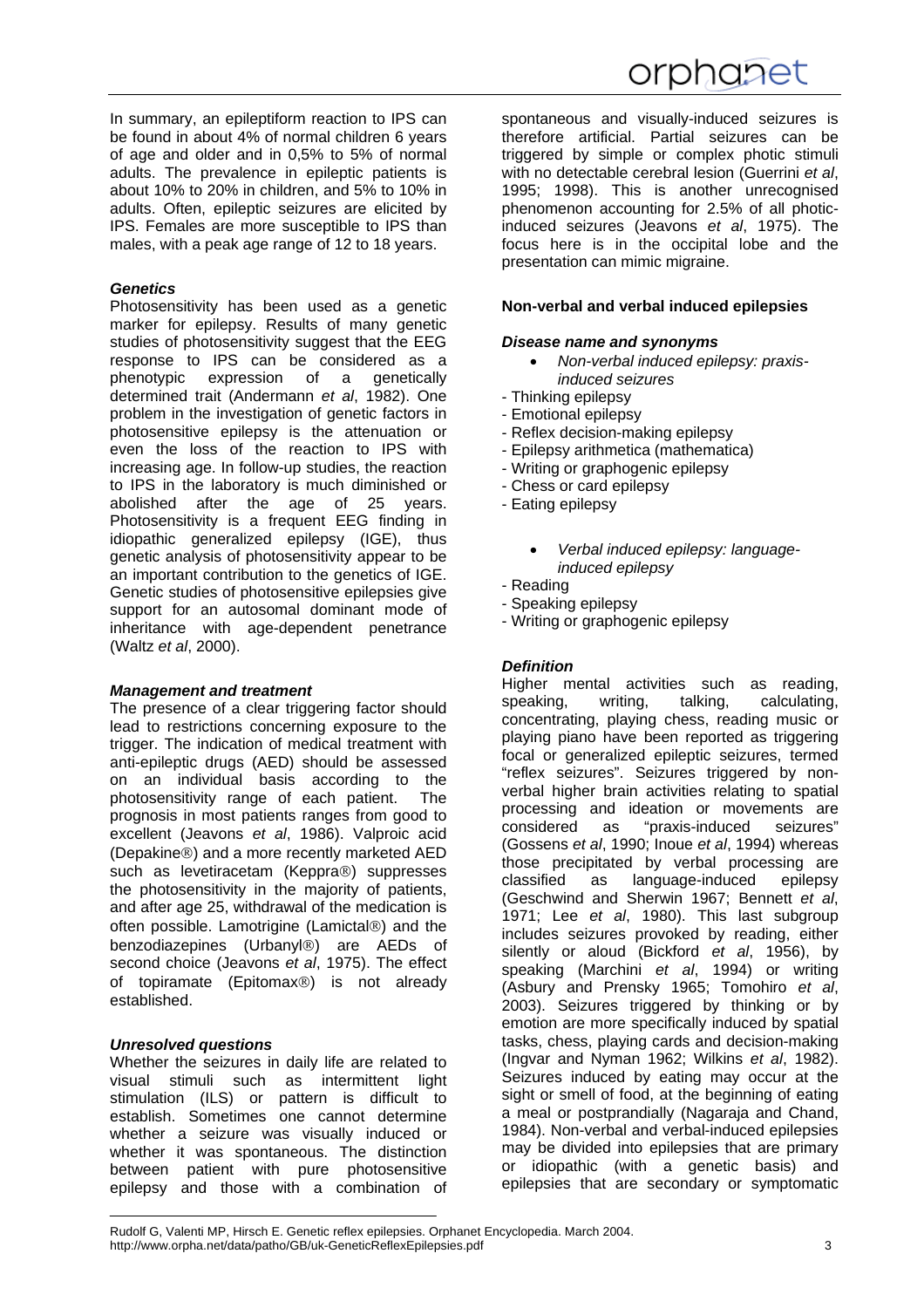(with an acquired basis). Primary reflex seizures are precipitated by one and only one stimulus and occur under no other circumstance. Secondary seizures are induced by several triggers and spontaneous seizures occur.

## *Differential diagnosis*

Clinical pattern, genetic and EEG recordings are overlapping in several idiopathic epileptic syndromes, particularly those developing and witnessed during adolescence (Reutens and Berkovic 1995).

EEG findings and clinical seizures in reflex seizures provoked by intellectual activity such as praxis or decision-making are often reminiscent of those observed in idiopathic generalized epilepsies with an age-related onset, such as [juvenile myoclonic epilepsy](http://www.orpha.net/consor/cgi-bin/OC_Exp.php?Lng=GB&Expert=307) (JME) or [benign](http://www.orpha.net/consor/cgi-bin/OC_Exp.php?Lng=GB&Expert=1945) [epilepsy with centro temporal spikes](http://www.orpha.net/consor/cgi-bin/OC_Exp.php?Lng=GB&Expert=1945) (BECRS). Age at epilepsy onset, family and personal history of seizures do not differ from those of JME patients who do not have reflex seizures.

If isolated jerks occur without leading to myoclonic jerks, ictal disturbance of spoken language, or a generalized convulsion, the condition may not be recognized as a form of epilepsy. Isolated jerks may be dismissed as a meaningless tic and associated ictal language disturbance may be ascribed to stuttering or to a movement disorder.

# *Etiology*

The etiology of non-verbal and verbal-induced seizures is unknown. Such reflex seizures are rare and are sometimes very difficult to diagnose.

#### *Clinical description*

In predisposed individuals, reflex epilepsies can trigger a generalized epileptic process with both minor (myoclonus) and major attacks (generalized tonic-clonic seizure). The clinical hallmarks of these reflex seizures are abnormal sensations or movements (tonic or myoclonic) of musculature involved in complex trigger performance. Patients reported episodes of abrupt, involuntary, isolated hemifacial or limbs jerks. Verbal-induced epilepsies are associated with a subjective sensation of clicking, mouth trembling, stuttering, difficulty in pronouncing words and eventual speech arrest that may progress to a generalized tonic-clonic seizure (GTCS) if the stimulus persists. Concentration of attention or stress may contribute to the precipitation of seizures. The latency of seizure occurrence is influenced by many non-specific factors such as sleep deprivation, fatigue, alcohol intake and menstruation. Patients often recognize the initial symptoms and avoid

prolonged exposure to the stimulus to prevent GTCS.

## *Diagnostic methods*

Diagnosis is based on clinical and electrophysiological criteria. Video-EEG recording is a critical test to elucidate the clinical and EEG features of the induced seizures and the modalities of their precipitation. Familial and personal history of the patient may report factors, which are likely to provoke jerks, and using these, events can often be elicited and<br>recorded. In some patients. specific recorded. In some patients, specific<br>neuropsychological tasks induced EEG neuropsychological tasks induced abnormalities, correlating with clinical manifestations. Execution of complicated movements, rather than simple ones, is prone to elicit clinical seizures. Video-polygraphic recordings show often-normal resting EEG background activity and sometimes interictal focal or generalized abnormalities. Ictal EEG findings have been found to vary widely, both in terms of morphology and topography (focal or generalized), in spite of the rather uniform clinical correlates. Surface EMG performed simultaneously during EEG recording allows confirming the concomitant occurrence of myoclonic jerks and epileptic activity. Despite their obvious variability, ictal EEG recordings are used to as a major criterion as to whether reflex epilepsy is a localization-related or a generalized syndrome (Commission on

Classification and Terminology of the International League Against Epilepsy, 1989). The recognition of the triggering factors is very important to provoke reflex seizures and to become seizure-free.

# *Epidemiology*

Non-verbal and verbal-induced epilepsies are unusual and often may be underdiagnosed. The incidence and prevalence are unknown.

# *Genetics*

Non-verbal (praxis-induced) or verbal-induced seizures represent an inherited trait of seizures precipitated by specific modes of activation occurring mainly within idiopathic focal or generalized epilepsies (Matsuoka *et al*, 2000). Genetically, a distinct predisposition for a specific group of stimuli may be found. A family history quite often may be investigated. Dominant mode of inheritance is sometimes suggested (Daly et Forster, 1975).

#### *Management and treatment*

Therapy of reflex seizures involves limiting exposure to the provoking stimulus, as well as antiepileptic drugs. Antiepileptic drugs are

Rudolf G, Valenti MP, Hirsch E. Genetic reflex epilepsies. Orphanet Encyclopedia. March 2004. http://www.orpha.net/data/patho/GB/uk-GeneticReflexEpilepsies.pdf 4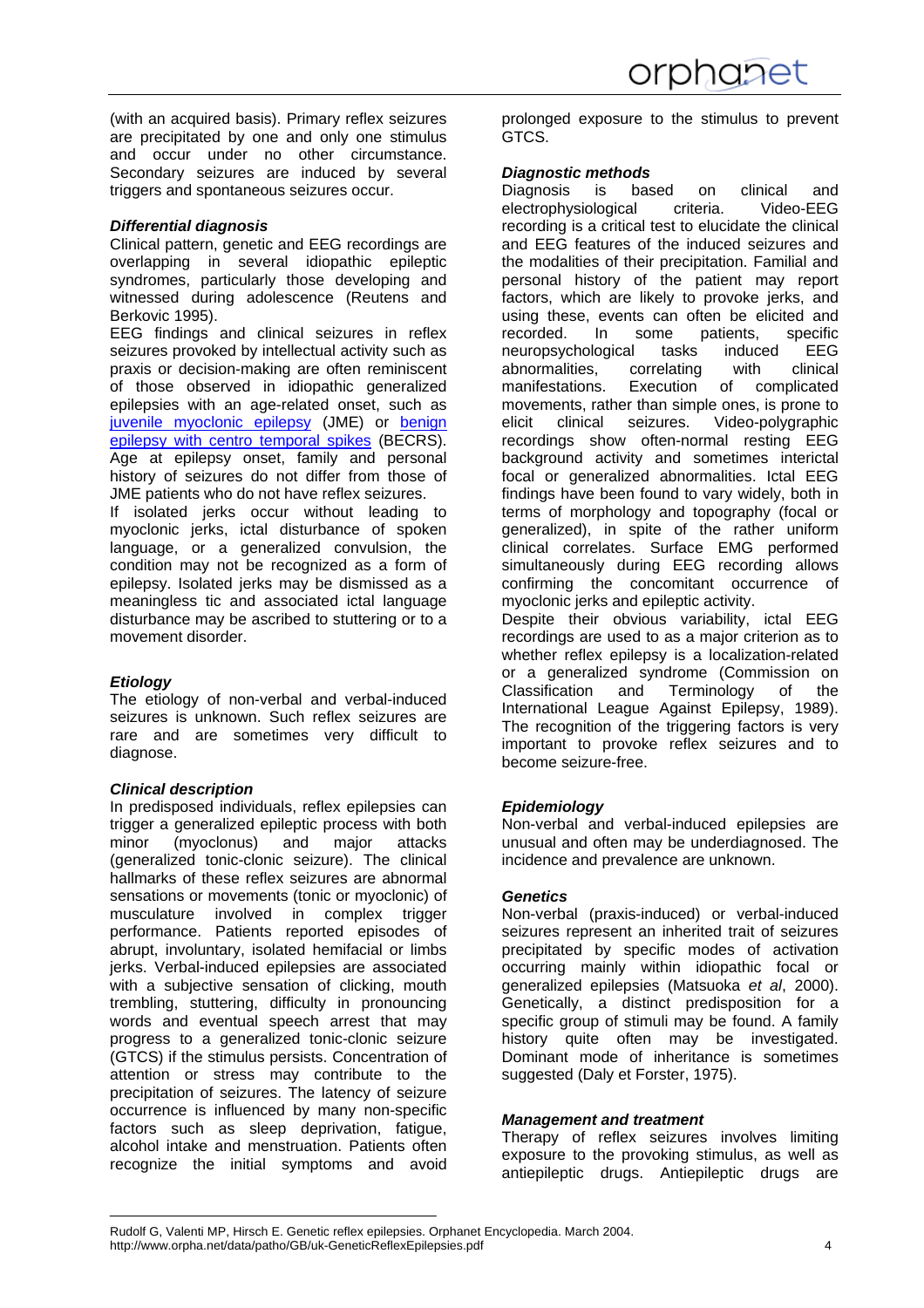selected on the basis of idiopathic or symptomatic origin of the patient's seizures. Valproate, clonazepam and zonisamide are the most effective drugs in idiopathic forms.

### **References**

<span id="page-4-0"></span>

**Andermann** E, Straszak M (1982). Family studies of epileptiform EEG abnomalities and photosensitivity in focal epilepsy. In: Seino M, Kazamatsuri H, Ward A (eds) Advances in Epileptology: 1éth Epilepsy International Symposium, New York, Raven Press: 105-112.

**Asbury** AK, Prensky AL. Graphogenic epilepsy. Transactions of the American Neurological Association 1965;88:193-194.

**Bennett** DR, Mavor H, Jarcho LW. Languageinduced epilepsy: report of a case. Electroencephalography Clinical Neurophysiology 1971;30:159.

**Berkovic** SF, Cochius J, Andermann E, Andermann F (1993). Progressive myoclonus epilepsies: clinical and genetic aspects. Epilepsia 34 (Suppl 3): S19-S30.

**Bickford** R, Whelan J, Klass D, Corbin K. Reading epilepsy: clinical and electroencephalographic studies of a new syndrome. Trans Am Neurol Assoc 1956;81:100- 102.

**Commission on Classification and Terminology of the International League Against Epilepsy** (1989). Proposal for revised classification of epilepsies and epileptic syndromes. Epilepsia 30: 842-849.

**Daly** RF, Forster FM. Inheritance of reading epilepsy. Neurology 1975;25:1051-1054.

**Fylan** F, Harding gFA (1997). The effect of television frame rate on EEG abnormalities in photosensitive and pattern-sensitive epilepsy. Epilepsia 38: 1124-1131.

**Gastaut** H, Tassinari CA (1966). Triggering mechanisms in epilepsy: the electroclinical point of view. Epilepsia 7, (Suppl 3): 85-138.

**Geschwind** N, Sherwin I. Language-induced epilepsy. Arch Neurology 1967;16:25-31.

**Gossens** LAZ, Andermann F, Andermann E, remillard GM. Reflex seizures induced by calculation, card or board games and spatial tasks: a review of 25 patients and delineation of the epileptic syndrome. Neurology 1990; 40:1171-1176.

**Guerrini** R, Bonanni P, Parmeggiani L, Thomas P, Mattia D, Hravey AS, Duchowny MS. (1998). Induction of partial seizures by visual stimulation. Clinical and electroencephalographic features and evoked potential studies. In: Reflex epilepsies and reflex seizures: Advances in Neurology, vol 75, Zifkin BG, Andermann F, Beaumanoir A, Rowan AJ (eds), Lippincott-Raven Publishers, Philadelphia: 159-178.

**Guerrini** R, Dravet C, Genton P, Bureau M, Bonanni P, Ferrari AR, Roger J (1995). Idiopathic photosensitive occipital lobe epilepsy. Epilepsia 36:883-891.

**Ingvar** DM, Nyman GE. Epilepsia arithmetices: a new psychologic trigger mechanism in a case of epilepsy. Neurology 1962;12:282-287.

**Inoue** Y, Seino M, Kubota H *et al*. Epilepsy with praxis-induced seizures. In: Wolf P, ed. Epileptic seizures and syndromes. London: John Libbey, 1994;81-94.

**Jeavons** PM, Bishop A, Harding GFA (1986). The prognosis of photosensitivity. Epilepsia 27: 569-575.

**Jeavons** PM, Harding GFA (1975). Photosensitive epilepsy. In: Clinics in developmental medicine. Philadelphia: Lippincott JB.

**Kasteleijn-Nolst Trenité** DGA (1989). Photosensitivity in epilepsy. Electrophysiological and clinical correlates. Acta Neurol Scand Suppl 80 (Suppl 125):1-149.

**Kasteleijn-Nolst Trenité** DGA (1998). Reflex seizures induced by intermittent light stimulation. In: Zifkin BJ, Andermann F, Beaumanoir A, Rowan AJ (eds) Reflex epilepsies and reflex seizures. Advances in Neurology, vol. 75, pp. 99-121. Philadelphia: Lippicott-Raven Publishers.

**Kasteleijn-Nolst Trenité** DGA, Binnie CD, Harding GFA, Wilkins A (1999). Photic stimulation: standardization of screening methods. Epilepsia 40 (Suppl 4):75-79.

**Kasteleijn-Nolst Trenité** DGA, Binnie CD, Meinardi H (1987). Photosensitive patients: symptoms and signs during intermittent photic stimulation and their relation to seizures in daily life. J Neurol Neurosurg Psychiatry 50:1546- 1549.

**Lee** SI, Sutherling WW, Persing JA, Butler AB. Language-induced seizure: a case of cortical origin. Arch Neurol 1980;37:433-436.

**Marchini** C, Romito D, Lucci B, Del Zotto E. Fits of weeping as an unusual manifestation of reflex epilepsy induced by speaking: case report. Acta Neurol Scand 1994;90:218-221.

**Matsuoka** H, Takahashi T, Sakaki M, Matsumoto K, Yoshida S, Numachi Y, Saito H, Ueno T, Sato M. Neuropsychological EEG activation in patients with epilepsy. Brain 2000;123:318-330.

**Nagaraja** D, Chand RP. Eating epilepsy. Clin Neurol Neurosurgery 1984;86:95-99.

**Reutens** DC, Berkovic SF. Idiopathic generalized epilepsy of adolescence: are the syndromes clinically distinct? Neurology 1995;45:1469-1476.

**Tomohiro** O, Kazunori H, Hirosuke M, Shigeru S, Kousuke K. Graphogenic epilepsy: a variant of language-induced epilepsy distinguished from

Rudolf G, Valenti MP, Hirsch E. Genetic reflex epilepsies. Orphanet Encyclopedia. March 2004. http://www.orpha.net/data/patho/GB/uk-GeneticReflexEpilepsies.pdf 5 5